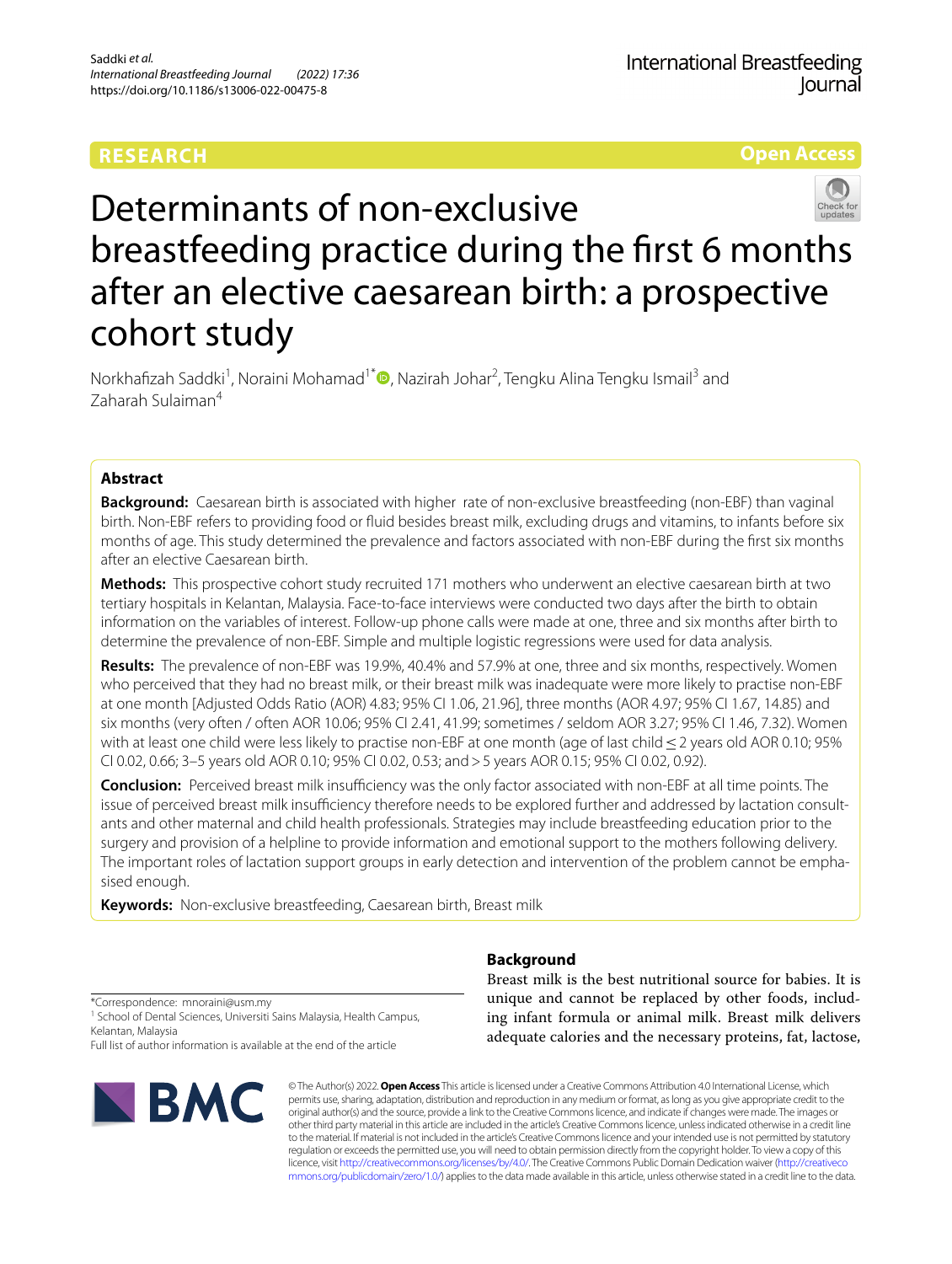vitamins, iron, minerals and enzymes in the amounts required for growing infants  $[1]$  $[1]$ . Therefore, it is recommended that breastfeeding should be initiated within the frst hour after birth and the babies should be breastfed exclusively for the frst six months of life [\[2](#page-7-1)]. Exclusive breastfeeding (EBF) refers to the act of feeding infants with only breast milk, either directly from their mothers or wet nurses or expressed breast milk, with no added liquids or solids except for syrups consisting of vitamins, mineral supplements or medications [\[3](#page-7-2)].

The global rate of EBF was reported as 43% in 2015, a [5](#page-7-4)% increase over the 38% reported in 2007  $[4, 5]$  $[4, 5]$  $[4, 5]$ . The World Health Assembly Resolution 65.6 endorsed a comprehensive implementation plan on maternal, infant, and young child nutrition that aimed to achieve the rate of EBF in the frst six months of at least 50% by 2025. However, if the current rate of EBF is maintained, we will fall short of the 50% global target for the EBF rate by 2025 [[6\]](#page-7-5).

The postpartum period can be challenging for nursing mothers. It is even more stressful for mothers who have had a caesarean delivery [\[7](#page-7-6), [8\]](#page-7-7). Studies have found that women who have given birth via a caesarean section were less likely to breastfeed their babies than those who had a vaginal delivery [\[9](#page-7-8), [10\]](#page-7-9). Caesarean delivery has also been associated with delayed breastfeeding initiation, shorter breastfeeding duration and a lower rate of EBF than vaginal delivery [\[11,](#page-7-10) [12\]](#page-7-11). A study among Italian women found that elective and emergency caesarean deliveries are similarly associated with a decreased rate of exclusive breastfeeding compared to vaginal birth. They found that only 3.5% of women post-caesarean birth practised breastfeeding compared to 71.5% of women with vaginal birth who breastfed their infants in the birth room  $[10]$  $[10]$  $[10]$ .

The delayed breastfeeding initiation after a caesarean delivery may be caused by the same factor responsible for delaying skin-to-skin contact between mother and baby after birth, which is the mother's physical condition after the caesarean delivery [[13](#page-8-0)]. Skin-to-skin contact is defned as the placement of the naked baby on the mother's bare abdomen or chest immediately or soon after birth for at least one hour or until the baby is ready to breastfeed [[14](#page-8-1)].

Women who have just had a caesarean delivery generally have pain at the surgical site that limitats mobility and causes them difficulty in positioning the baby during breastfeeding. As a result, they may require frequent assistance and a refusal to breastfeed ensues from their frustration [\[7](#page-7-6), [8](#page-7-7)]. However, with proper support from nurses and doctors, these women will be more likely to breastfeed [[15](#page-8-2)]. It has been shown that breastfeeding education and interventions can efectively increase breastfeeding duration and exclusivity among women [[16\]](#page-8-3). The Ministry of Health of Malaysia recommends strengthening breastfeeding education and support to address specifc breastfeeding problems faced by women who have had a caesarean section and can often lead to breastfeeding cessation [\[17\]](#page-8-4).

Proper planning is the cornerstone of a successful program. In eforts to increase the EBF rate among women after a caesarean delivery, the factors that contribute to their non-exclusive breastfeeding must frst be identifed. A good understanding of the factors that impede EBF among women after a caesarean delivery will facilitate the development of efective strategic plans that provide breastfeeding education and support for these women to initiate and continue EBF for up to six months. This study aimed to determine the prevalence and factors associated with non-EBF at one month, three months and six months after an elective caesarean delivery in Kelantan, Malaysia. Identifcation of factors associated with non-EBF at one and three months after caesarean delivery is deemed important because it allows formulation of strategic planning for early intervention to tackle the factors accordingly, hence mothers would be able to sustain EBF for six months, as recommended.

## **Method**

## **Study design and participants**

A prospective cohort study was conducted from 1 January 2017 to 31 December 2017 among women admitted for an elective caesarean delivery at two tertiary hospitals in Kelantan, Malaysia. Face-to-face interviews were conducted two days after delivery to obtain information on the variables of interest. Follow-up phone calls were made at one, three and six months after birth to determine the prevalence of non-EBF. Only women admitted for an elective or scheduled caesarean delivery were included in this study. The exclusion criteria were women who had babies born with a congenital anomaly and women who could not initiate breastfeeding due to maternal or neonatal complications. Women diagnosed with psychiatric disorders were also excluded, and this was determined from the medical record.

## **Sample size determination and sampling**

A convenience sampling method was applied in this study due to the limited sample of mothers who had planned for an elective caesarean delivery. All mothers admitted for an elective caesarean delivery as indicated by an obstetrician during our study period were invited to participate. Among these, 107 (54.9%) participants were recruited from Hospital Universiti Sains Malaysia and 88 (45.1%) from Hospital Raja Perempuan Zainab II. The required number of participants was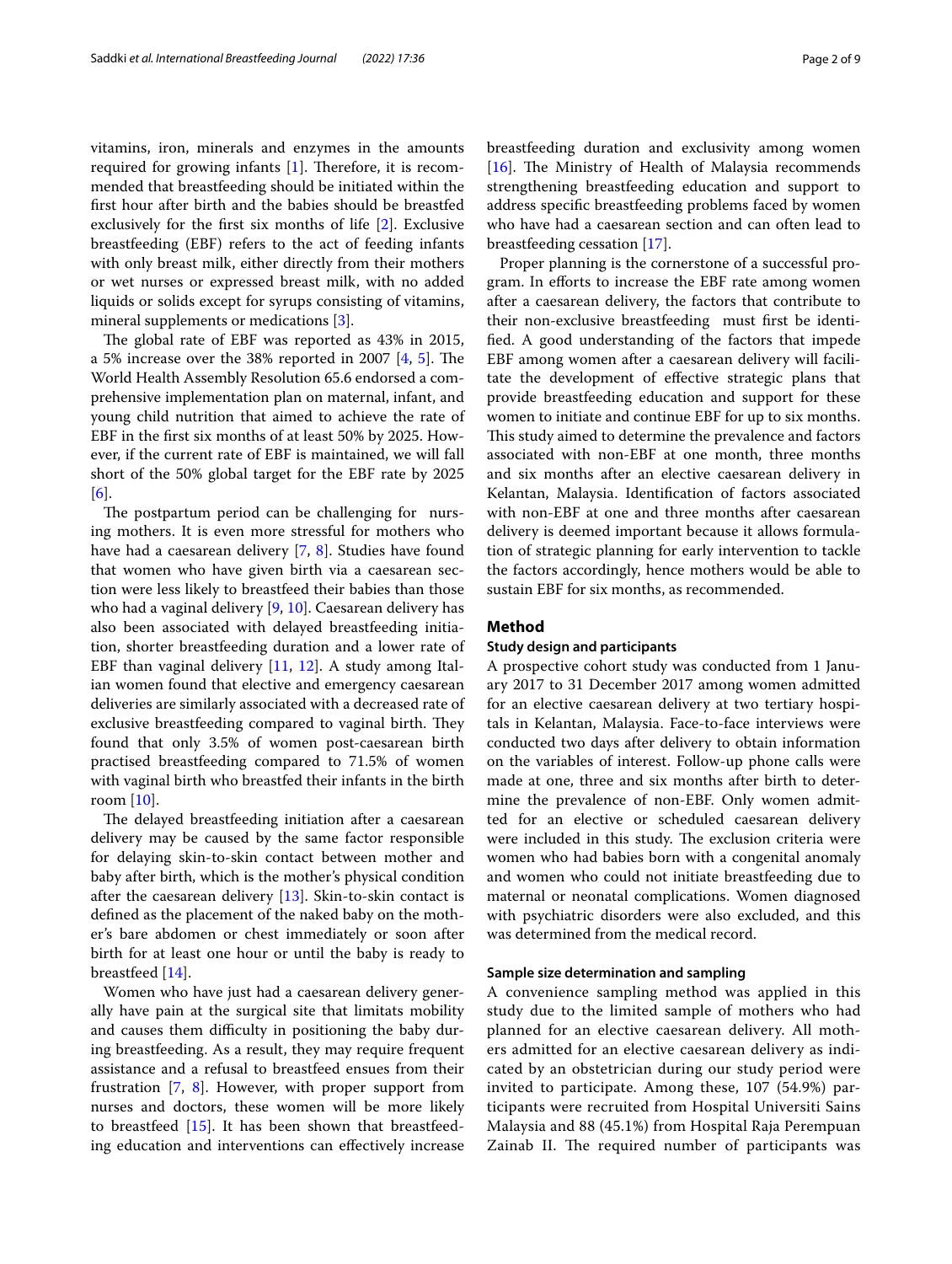calculated using the Power and Sample Sizes (PS) Calculation software. The expected proportion of women who had initiated breastfeeding within one hour after delivery among those who practised EBF was estimated at 46.1%, as reported by Tengku Alina et al. [[18](#page-8-5)]. If the proportion of women who had initiated breastfeeding early but did not practise EBF was 68.6%, then we would need a total of 150 participants (75 women who practise non-EBF and 75 women who practise EBF) to be able to reject the null hypothesis with a probability (power) of 0.8. The type I error probability was set at 0.05. In anticipation of a 30% loss in follow-up, a sample size of 195 was decided for this study.

## **Research tools**

A structured questionnaire was used in this study. The questionnaire was divided into two sections. The first section consisted of three parts. The first part included questions regarding the respondents' demographic characteristics, namely age, race, education level, employment status, and monthly household income. The second part obtained information on previous obstetric and breastfeeding history, current obstetric profle, and time of breastfeeding initiation after caesarean delivery. The third part assessed maternal experience during breastfeeding initiation (the difficulty level in attaching the infant to the breast and placing the infant in the proper breastfeeding position) [[7\]](#page-7-6), and maternal experience during breastfeeding practice within 24 h of caesarean section [[7,](#page-7-6) [8](#page-7-7), [19](#page-8-6)].

The first section of the questionnaire was developed based on a review of the literature. Content validity was verifed by an expert panel of two lactation consultants and an expert in research methodology. The reliability of the questionnaire was examined by assessing its internal consistency. The questionnaire was found to have good internal consistency based on Cronbach's  $\alpha$  of 0.91 for maternal experience during breastfeeding initiation and 0.71 for maternal experience during breastfeeding practice within 24 h of caesarean section.

The second section of the questionnaire was a feeding practice checklist developed in the Malay language by Muda et al. [[20](#page-8-7)]. The validated checklist contains four questions to ask the mothers if they feed their babies with the following: 1) breastmilk, 2) plain water, 3) formula milk, and 4) complementary food. Three response options, "never", "seldom", and "always", were given to assess the frequency of feeding. The option "seldom" means feeding fewer than seven days per week, and the option "always" means feeding once daily or more. In addition, there is an open-ended question that asks about the main reason for not practising EBF.

## **Data collection**

Written informed consent was obtained from the women who agreed to participate in the study, and their telephone numbers were also recorded. The study was conducted in two phases. Phase 1 was carried out two days after the elective caesarean delivery when the women were still in the hospital. The first section of the questionnaire was used in this phase of the study. The questionnaire was administered in a face-to-face interview by the main author and a trained research assistant. Information on the patient's current obstetric profle and caesarean delivery was obtained from the medical records. Phase 2 was conducted at one, three and six months after the caesarean delivery via follow-up phone calls to obtain information regarding the infants' feeding practices using the second section of the questionnaire.

## **Statistical analysis**

The analysis started with a data exploration to check the normality of the numerical data and for potential errors in the data entry. The data were presented as mean and standard deviation (SD) for the numerical variables and frequency with percentage (%) for the categorical variables. The data were analysed using simple and multiple logistic regression analyses to determine the factors associated with non-EBF at one month, three months and six months after an elective caesarean delivery.

A simple logistic regression analysis was used to select important variables to be included in multiple logistic regression analysis. Variables with a *P*-value less than 0.25 and variables that were deemed clinically important were included in the subsequent multivariable analysis. This cut point was set at a value larger than the level of signifcance to obtain as many important variables as possible for selection for inclusion in the model. In the multiple logistic regression analysis, the variables were selected using the forward selection likelihood ratio (LR) method. Following the variable selection, the importance of each variable was verified. The interaction terms were checked using the likelihood ratio test. Multicollinearity problems were identifed by the variance infation factor test. The final model was assessed for fitness using a Hosmer–Lemeshow goodness-of-fit test. The classification table for sensitivity and specifcity as well as the area under the receiver operating characteristic (ROC) curve were also obtained. Infuential outliers were identifed using the Cook's infuence statistics that measure the infuence of cases on the predicted values. Data points above 1.0 were considered infuential outliers. All statistical analyses were performed with SPSS for Windows version 24.0 (IBM Corp., Armonk, NY, USA). A *P*-value less than 0.05 was considered as statistically signifcant.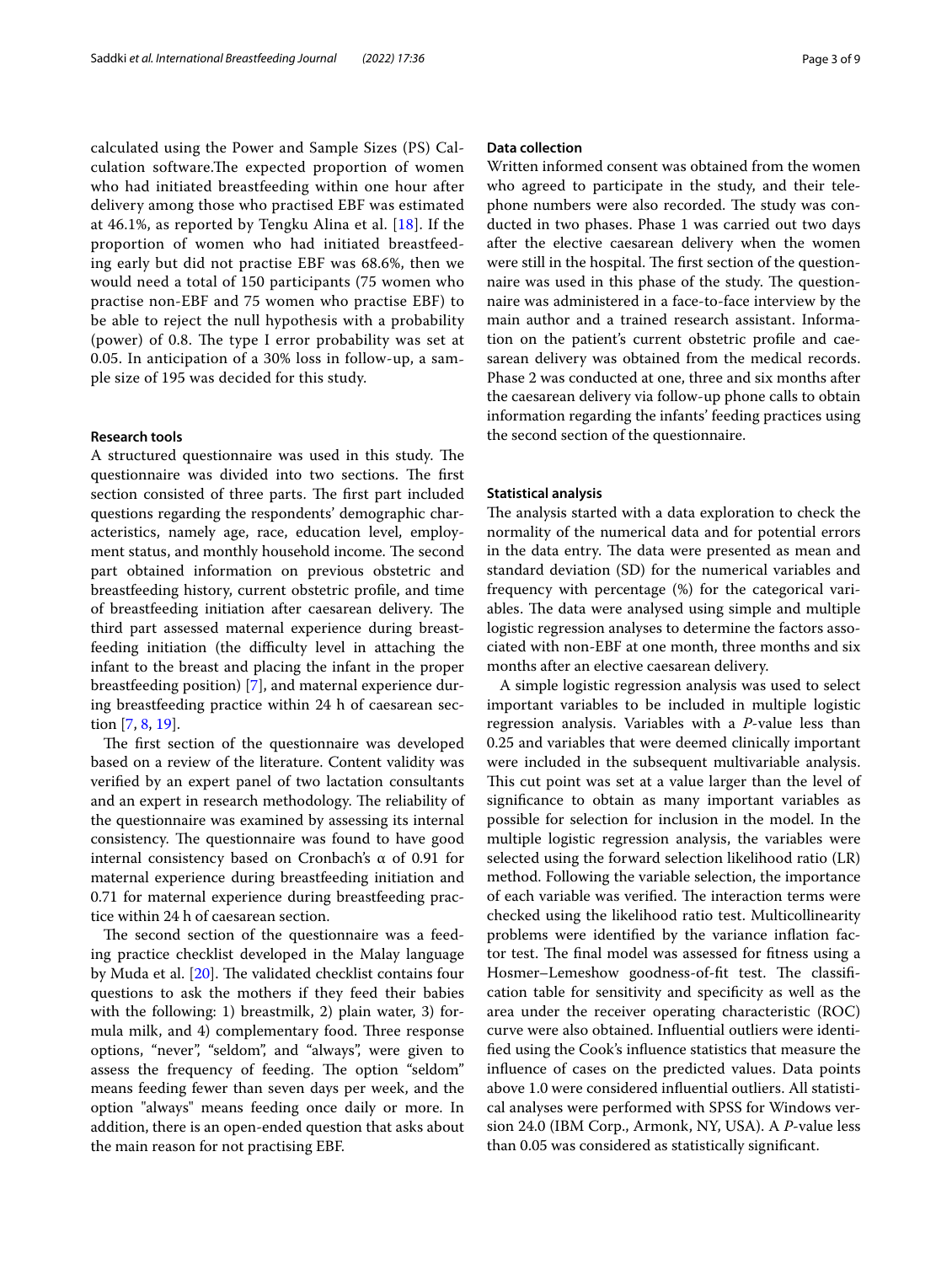## **Results**

## **Demographic characteristics**

A total of 195 women participated and completed the frst phase of the study. None of the women were excluded. In Phase 2, only 171 women could be contacted via all of the follow-up phone calls at one, three and six months postpartum to complete the study, providing an 87.6% response rate.

Most of the respondents were Malay (98.8%) and the remaining were Chinese  $(1.2%)$ . The mean  $(SD)$  age of the respondents was 32.3 years (SD 4.83). Nearly half of the respondents had received education up to the secondary (48.5%) and tertiary levels (48.5%), and more than half were employed (57.9%). Most respondents had at least one previous child (79.0%), and the age of the last child for most respondents was five years and below (82.2%). The characteristics of the respondents are shown in Table [1](#page-3-0).

## **Previous breastfeeding experience and breastfeeding experience initiation**

More than two-thirds of the respondents (78.9%) had breastfed their last child, and almost two-thirds (65.9%) had practised EBF for six months for their last child. Most respondents established skin-to-skin contact with their infants immediately after the caesarean birth (77.8%) and initiated breastfeeding within one hour after birth (73.7%). During the frst 24 h following the

<span id="page-3-0"></span>

| <b>Table 1</b> Characteristics of the respondents ( $n = 171$ ) |
|-----------------------------------------------------------------|
|-----------------------------------------------------------------|

| Variable                               | Frequency (%) |  |
|----------------------------------------|---------------|--|
| Age group (years)                      |               |  |
| $20 - 30$                              | 62 (36.3)     |  |
| $31 - 40$                              | 101 (59.0)    |  |
| >40                                    | 8(4.7)        |  |
| Race                                   |               |  |
| Malay                                  | 169 (98.8)    |  |
| Chinese                                | 2(1.2)        |  |
| Highest education level                |               |  |
| Non formal/Primary                     | 5(3.0)        |  |
| Secondary                              | 83 (48.5)     |  |
| Tertiary                               | 83 (48.5)     |  |
| Employment status                      |               |  |
| Employed                               | 99 (57.9)     |  |
| Unemployed                             | 72 (42.1)     |  |
| Parity                                 |               |  |
| Nulliparous                            | 36 (21.0)     |  |
| Primiparous/multiparous                | 135 (79.0)    |  |
| Age of last child (year) ( $n = 135$ ) |               |  |
| $\leq$ 5                               | 111 (82.2)    |  |
| > 5                                    | 24 (17.8)     |  |
|                                        |               |  |

caesarean birth, almost half of the women (43.8%) perceived their breast milk supply as insufficient. Some also experienced breast symptoms, such as breast pain (43.8%) or a cracked nipple (22.8%).

## **Prevalence of non‑EBF at one month, three months and six months**

The prevalence of non-EBF among the respondents at one month, three months and six months was 19.9%, 40.4% and 57.9%, respectively. The main reason given by most respondents for not practising EBF at each followup point was insufficient breast milk.

## **Factors associated with non‑EBF at one month, three months and six months**

The simple logistic regression analysis to determine the factors associated with non-EBF at one month identified 12 variables with *P*-values of less than 0.25. These variables were included in the multiple logistic regression analysis, and three of them were found to be significantly associated with non-EBF at one month. The variables were the age of the last child, breastfeeding practice for the last child and perceived breast milk adequacy (Table [2](#page-4-0)). These results can be interpreted as follows: 1) women who already had at least one child, regardless of the age of the last child, had lower odds of practising non-EBF at one month than women with no previous child; 2) women who did not practise EBF for their last child had 3.78 times higher odds of non-EBF at one month than women who had practised EBF for six months for their last child and 3) women who had never felt confdent that their breast milk was adequate had 4.83 times higher odds of non-EBF at one month than women who very often or often felt confdent that their breast milk was adequate.

The results of the simple logistic regression analysis of the factors associated with non-EBF at three months after an elective caesarean birth identifed 17 variables with *P*-values below 0.25, and these were included in the multiple logistic regression analysis. At the multivariate level, the breastfeeding practice for the last child and the perception of having no breastmilk were signifcantly associated with non-EBF at three months after a caesarean birth (Table [3](#page-4-1)). The logistic regression model revealed the following: 1) women who did not practise EBF for their last child had 3.72 times increased odds of non-EBF at three months than women who practised EBF for six months for their last child; 2) women who very often or often had a perception of having no breastmilk had 4.97 times increased odds of non-EBF at three months than women who never perceived having no breastmilk.

The simple logistic regression analysis used to predict the factors associated with non-EBF practice at six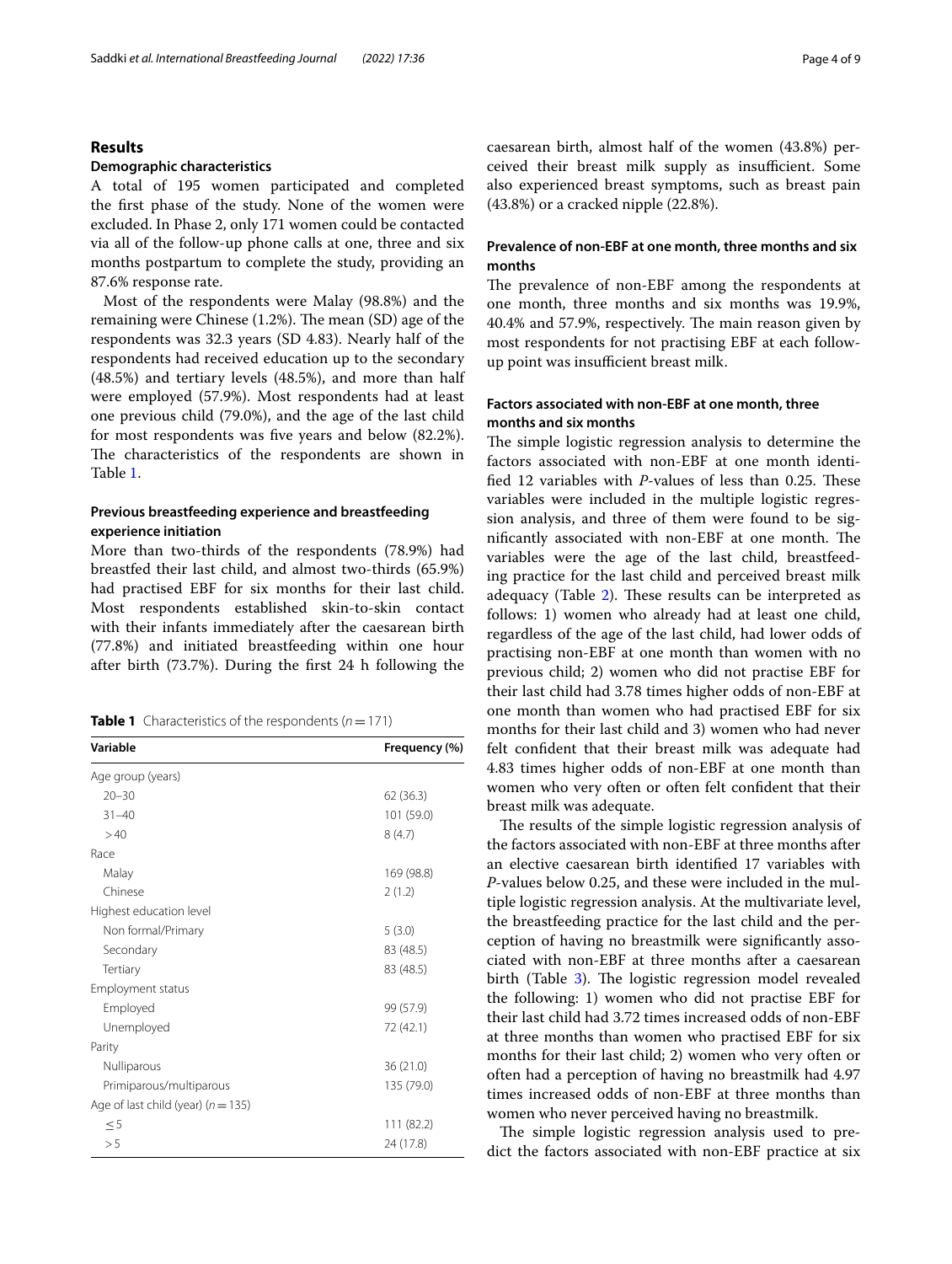<span id="page-4-0"></span>

| <b>Table 2</b> Factors associated with NEBF practice at 1 month after an elective caesarean delivery ( $n = 171$ ) |  |  |
|--------------------------------------------------------------------------------------------------------------------|--|--|
|--------------------------------------------------------------------------------------------------------------------|--|--|

| Variable                                    | Crude OR <sup>a</sup><br>(95% CI) | Adjusted ORb<br>(95% CI) | Wald <sup>b</sup> Statistic<br>(df) | P-value <sup>b</sup> |
|---------------------------------------------|-----------------------------------|--------------------------|-------------------------------------|----------------------|
| Age of last child (year)                    |                                   |                          |                                     |                      |
| No previous child                           |                                   |                          |                                     |                      |
| $\leq$ 2                                    | $0.61(0.22 - 1.26)$               | $0.10(0.02 - 0.66)$      | 5.76(1)                             | 0.016                |
| $3 - 5$                                     | $0.51(0.21 - 1.24)$               | $0.10(0.02 - 0.53)$      | 7.36(1)                             | 0.007                |
| >5                                          | $0.66(0.19 - 2.25)$               | $0.15(0.02 - 0.92)$      | 4.18(1)                             | 0.041                |
| Last child breastfeeding practice           |                                   |                          |                                     |                      |
| EBF for 6 months                            |                                   |                          |                                     |                      |
| Did not practice EBF                        | $0.57(0.19 - 1.69)$               | 3.78 (1.39-10.29)        | 6.77(1)                             | 0.009                |
| No breastfeeding experience                 | $0.86(0.12 - 0.67)$               | $0.23(0.04 - 1.31)$      | 2.74(1)                             | 0.098                |
| Felt confident that breast milk is adequate |                                   |                          |                                     |                      |
| Very often/Often                            |                                   |                          |                                     |                      |
| Sometimes/Seldom                            | 2.39 (0.98-5.78)                  | $1.63(0.63 - 4.22)$      | 0.99(1)                             | 0.318                |
| Never                                       | 7.17 (1.76-29.14)                 | 4.83 (1.06-21.96)        | 4.15(1)                             | 0.042                |
| <sup>a</sup> Simple Logistic regression     |                                   |                          |                                     |                      |

<sup>b</sup> Multiple logistic regression

*CI*= Confdence interval

*df*= Degree of freedom

The Hosmer–Lemeshow goodness of ft test *p*-value=0.676

The percentage of correct classification =  $80.1\%$ 

The area under ROC curve $=$  0.739

There are no interaction and multicollinearity problems

<span id="page-4-1"></span>

|  |  | <b>Table 3</b> Factors associated with NEBF practice at 3 months after an elective caesarean delivery ( $n = 171$ ) |  |
|--|--|---------------------------------------------------------------------------------------------------------------------|--|
|  |  |                                                                                                                     |  |

| Variable                          | Crude OR <sup>a</sup><br>(95% CI) | Adjusted OR <sup>b</sup><br>(95% CI) | Wald <sup>b</sup> Statistic<br>(df) | P-value <sup>b</sup> |
|-----------------------------------|-----------------------------------|--------------------------------------|-------------------------------------|----------------------|
| Last child breastfeeding practice |                                   |                                      |                                     |                      |
| FBF for 6 months                  |                                   |                                      |                                     |                      |
| Did not practice EBF              | $0.23(0.11 - 0.49)$               | $3.72(1.69 - 8.16)$                  | 10.69(1)                            | 0.001                |
| No breastfeeding experience       | $0.48(0.18 - 1.25)$               | $1.81(0.70 - 4.67)$                  | 1.52(1)                             | 0.217                |
| Perceived no milk                 |                                   |                                      |                                     |                      |
| Never                             |                                   |                                      |                                     |                      |
| Sometimes/Seldom                  | $2.27(1.12 - 4.61)$               | $1.72(0.80 - 3.67)$                  | 1.94 (1)                            | 0.164                |
| Very often/Often                  | 7.67 (2.75 - 21.38)               | $4.97(1.67 - 14.85)$                 | 8.26(1)                             | 0.004                |

<sup>a</sup> Simple Logistic regression

<sup>b</sup> Multiple logistic regression

*OR* =Odds Ratio

*CI*= Confdence interval

*df* =Degree of freedom

The Hosmer–Lemeshow goodness of fit test *p*-value = 0.897

The percentage of correct classification  $=69.6\%$ 

The area under ROC curve=0.720

There are no interaction and multicollinearity problems

months after an elective caesarean birth identifed 13 variables with *P* -values less than 0.25, and these were included in the multiple logistic regression analysis. At the multivariate level, the factors contributing to non-EBF at six months were: perception of no breastmilk and the experience of breast pain as the baby suck-led (Table [4](#page-5-0)). The logistic regression model revealed the following: 1) women who had a perception that they had

*OR*= Odds Ratio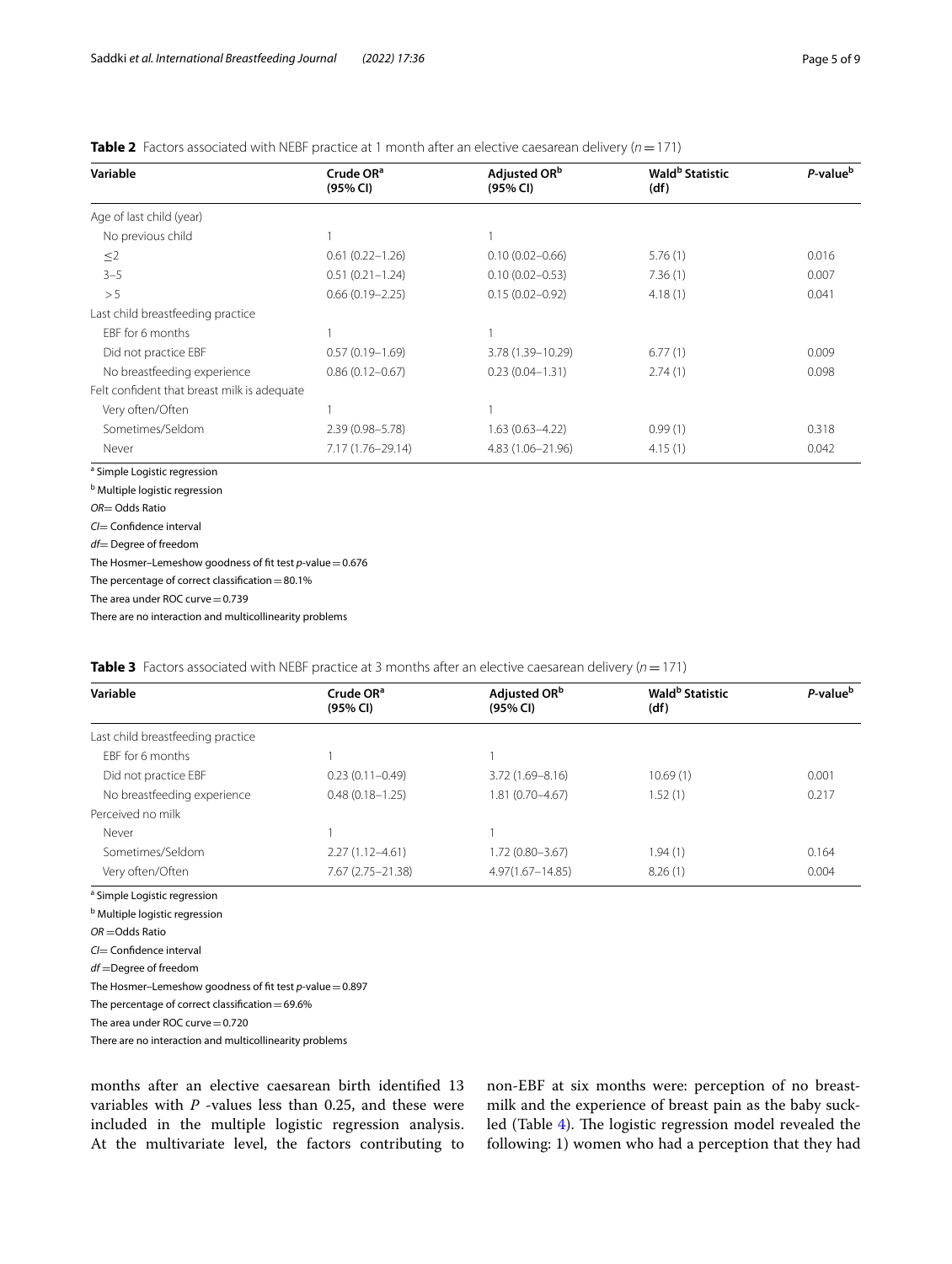<span id="page-5-0"></span>**Table 4** Factors associated with NEBF practice at 6 months after an elective caesarean delivery (*n*=171)

| Variable                               | Crude OR <sup>a</sup><br>(95% CI) | Adjusted OR <sup>b</sup><br>(95% CI) | Wald <sup>b</sup> Statistic<br>(df) | P-value <sup>b</sup> |
|----------------------------------------|-----------------------------------|--------------------------------------|-------------------------------------|----------------------|
| Perceived no milk                      |                                   |                                      |                                     |                      |
| Never                                  |                                   |                                      |                                     |                      |
| Sometimes/Seldom                       | $2.58(1.26 - 5.28)$               | $3.27(1.46 - 7.32)$                  | 8.35(1)                             | 0.004                |
| Very often/Often                       | 5.91 (1.88-18.59)                 | 10.06 (2.41-41.99)                   | 10.02(1)                            | 0.002                |
| Experience breast pain as baby suckled |                                   |                                      |                                     |                      |
| Never                                  |                                   |                                      |                                     |                      |
| Sometimes/Seldom                       | $2.35(1.18 - 4.68)$               | $2.74(1.23 - 6.15)$                  | 6.03(1)                             | 0.014                |
| Very often/Often                       | $3.80(1.17 - 12.39)$              | 4.74 (1.09-20.56)                    | 4.31(1)                             | 0.038                |

<sup>a</sup> Simple Logistic regression

<sup>b</sup> Multiple logistic regression

*OR*= Odds Ratio

*CI*= Confdence interval

*df* =degree of freedom

The Hosmer–Lemeshow goodness of ft test *p*-value=0.146

 $Classification table = 68.4%$ 

The area under ROC curve=0.724

There are no interaction and multicollinearity problems

no breastmilk had greater odds of non-EBF at six months than women who never had such a perception and 2) women who at any point had an experience of breast pain when the baby suckled had higher odds of non-EBF at six months than women who never had such an experience.

## **Discussion**

In this study, the prevalence of non-EBF among women after an elective caesarean delivery increased as the child's age increased: 19.9%, 40.4% and 57.9% at one month, three months and six months, respectively. The prevalence of non-EBF at one month and three months among women in this study is lower than that reported in the latest National Health Morbidity Survey NHMS, which showed 47.1% and 52.6% at  $0 - 2$  and 0 – 4 months, respectively, while the prevalence of non-EBF at six months in this study was comparable to the national rate of 52.9% among infants below six months old [\[17](#page-8-4)]. In Italy, a study among 398 women who delivered by elective caesarean also showed comparable fndings, indicating that 25.5%, 44.9% and 53.4% of the women discontinued EBF at seven days, three months and six months, respectively [[10](#page-7-9)]. A six -month cohort study in Hunan, China reported higher non-EBF rates for woman after a caesarean delivery, with 28.7% and 79.8% of the mothers discontinuing EBF at one month and six months, respectively. However, at three months after a caesarean delivery, a fnding similar to the current study was reported, with 40% of the mothers in Hunan discontinuing EBF [[11](#page-7-10)].

In our study, women who already had at least one child, regardless of the age of the last child, were more likely to continue EBF for one month after a caesarean delivery than those who did not have any children. This finding may be due to frst-time mothers having less awareness of the advantages of breastfeeding as compared to multigravida women  $[21]$  $[21]$ . It has been reported that early breastfeeding problems and mixed feeding practices at the time of hospital discharge are more common among primiparous women than multiparous women. Multiparous mothers have also shown signifcantly longer breastfeeding duration than primiparous mothers [[22](#page-8-9)].

A positive attitude to EBF is more prevalent among multiparous mothers, most probably due to their higher maternal breastfeeding self-efficacy, in which the mother feels confident in her ability to breastfeed. The selfefficacy also increases with the past successful experience and performance [[23\]](#page-8-10). Besides previous positive breastfeeding experience, women can also develop their self-efficacy through the exposure to vicarious experiences (such as observing other mothers who breastfeed), watching videos related to breastfeeding, receiving verbal persuasion and encouragement from their friends and family, and the generation of pleasant and positive feelings towards breastfeeding  $[24]$  $[24]$ . Therefore, strategies to increase the EBF rate among primiparous women should focus on improving self-efficacy for continuing EBF and, subsequently, help them deal with any breastfeeding challenge [[22](#page-8-9)].

The women who did not practise EBF for their last child were more likely to discontinue EBF at one month and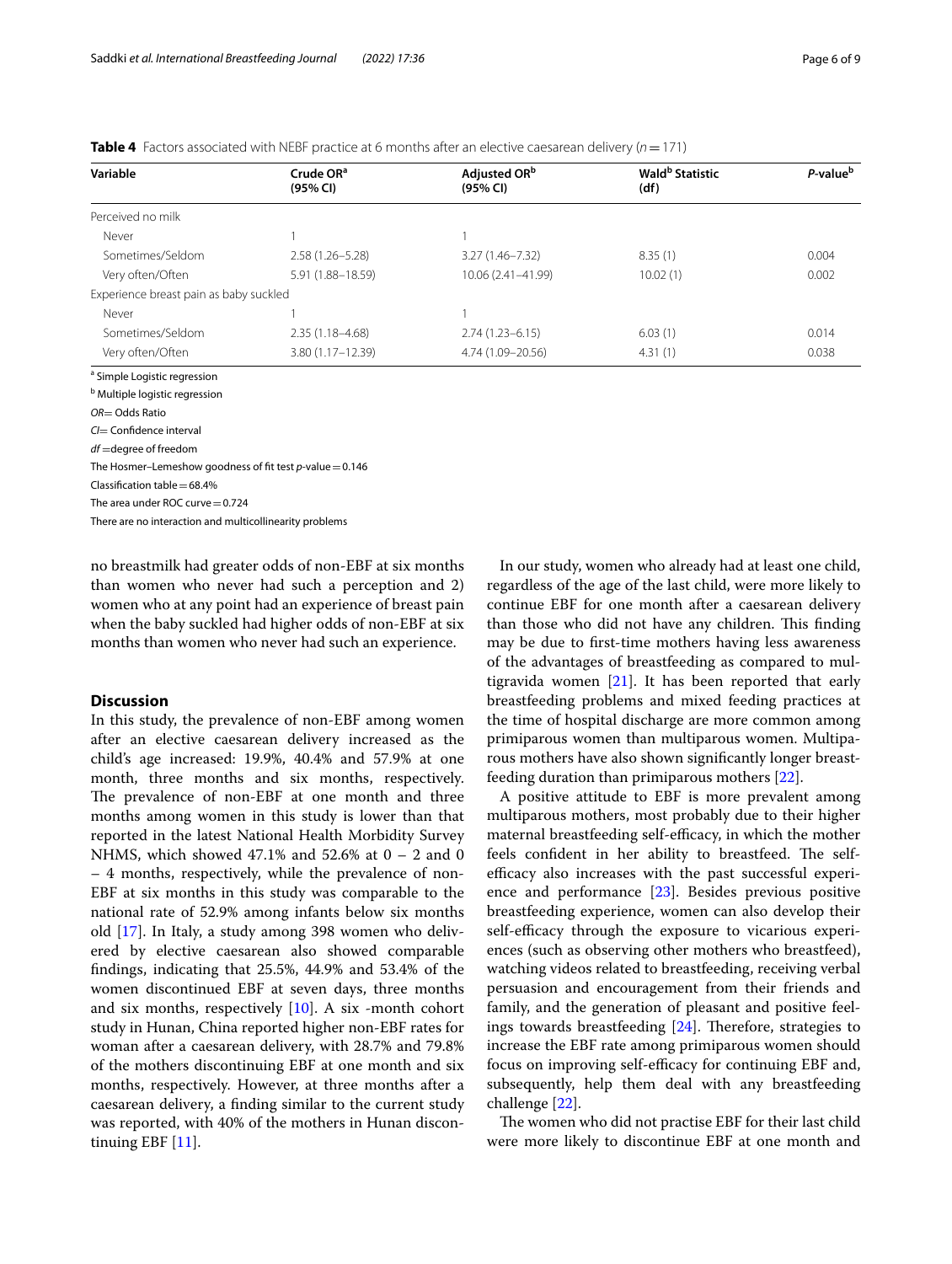three months after a caesarean delivery. Our fndings are in agreement with a study in Hong Kong which showed that the participants who did not breastfeed exclusively or who practised EBF for up to only two months were more likely to stop EBF earlier than those who breastfed exclusively for more than two months [[25](#page-8-12)]. A systematic review on breastfeeding experiences concluded that previous breastfeeding experience consistently correlates with subsequent breastfeeding initiation and duration. Previous short breastfeeding duration and unsatisfactory experience can negatively afect subsequent breastfeeding practices [[26\]](#page-8-13). A qualitative study in the United States found that women who had successfully breastfed in the past were intrinsically motivated from their own emotional attachment to the practice. Besides, they were also extrinsically motivated from their family who encouraged them to breastfeed  $[27]$  $[27]$  $[27]$ . Therefore, it is recommended for midwives and lactation consultants to provide individualised interventions to the mothers based on their previous breastfeeding experience to improve breastfeeding initiation and duration [[26\]](#page-8-13).

In our study, the women who had never felt confdent that their breast milk was adequate or who had at any point perceived that they had no breast milk were more likely to discontinue EBF within the frst six months after a caesarean delivery. A perception of insufficient milk is defned as the mother's perception that she is not producing an adequate supply of breast milk to meet her infant's needs [\[28](#page-8-15)]. Other studies in Vietnam, Taiwan and Australia have noted the same perception which is the most common reason the mothers discontinued EBF [[29](#page-8-16)[–31](#page-8-17)]. It could be related to the low level of maternal self-confidence in the ability to breastfeed. This fact is further supported by a study by Blyth et al. which revealed that the mothers with a high breastfeeding self-efficacy were signifcantly more likely to practise EBF at one week and four months postpartum than the mothers with low breastfeeding self-efficacy  $[31]$  $[31]$ . Support and reassurance from hospital staff are very crucial at this stage. Mothers should also be educated on how to assess their breastmilk adequacy so that they will be able to distinguish between a perceived breastmilk insufficiency and a true breastmilk insufficiency. The best way to assess breastmilk supply is by monitoring infant weight gain and measuring stool output, and this can be managed with patient education, support and reassurance [\[32](#page-8-18)].

Breastfeeding difficulties due to breast conditions such as sore or cracked nipples or breast engorgement commonly occur during the frst few days of breastfeeding**.** These conditions can arise due to improper latching or improper positioning of the baby during feeding [[32](#page-8-18)]. In our study, mothers who experienced breast pain as the baby suckled were more likely to discontinue EBF at six months after a caesarean delivery. A study in Kelantan, Malaysia showed that sore or cracked nipples, difficulty with latching and breast engorgement were associated with the discontinuation of EBF at one month [[18](#page-8-5)]. On the other hand, a study done among women in Argentina found that mothers who had no nipple problems and whose child had an appropriate suckling technique were more likely to practise EBF for a longer duration [\[33](#page-8-19)]. Breastfeeding difficulties that persist beyond the first few days after birth can be discouraging and may lead to early discontinuation of EBF. With the right help, however,

In this study, none of the mothers' socio-demographic characteristics, including age, educational level or employment status, were signifcantly associated with their non-EBF during the frst six months after an elective caesarean delivery. On the contrary, a multilevel analysis on the factors associated with non-EBF in fve Asian countries found that frst-born infants, working mothers and higher maternal age were the signifcant individual factors associated with non-EBF [[34](#page-8-20)]. Another study in Ethiopia reported that mothers who completed primary school were less likely to practise non-EBF as compared to mothers with no formal education, while governmental employees were more likely to practise non-EBF [\[35\]](#page-8-21).

most of these difficulties can be overcome.

The strength of the current study was that we identifed factors that contributed to the practice of non-EBF at one, three and six months after an elective caesarean delivery. This important information provides a basis on which strategic planning can be made. Early intervention such as exposure to breastfeeding educational modules to support post-caesarean women in the postnatal wards may help them overcome the factors contributing to non-EBF at one month and three months, such that the women would be able to sustain EBF for six months, as recommended.

In addition, the educational interventions should also be delivered to women during the antenatal period so that they are well-informed about the circumstances they may encounter during the initiation and maintenance of EBF, including perceived breast milk insufficiency and breast pain. As a result, they will be physically and mentally well-prepared to face the challenges. The interventions should include information on diferent types of breastfeeding positions that are convenient for the women after a caesarean delivery. They should also provide information on how to increase breast milk production since a perceived breast milk insufficiency is the only factor associated with non-EBF practice at all months.

Furthermore, mothers must be informed about where to seek help if they do face problems related to breastfeeding after being discharged from the hospital. This can be done by providing them the lactation helpline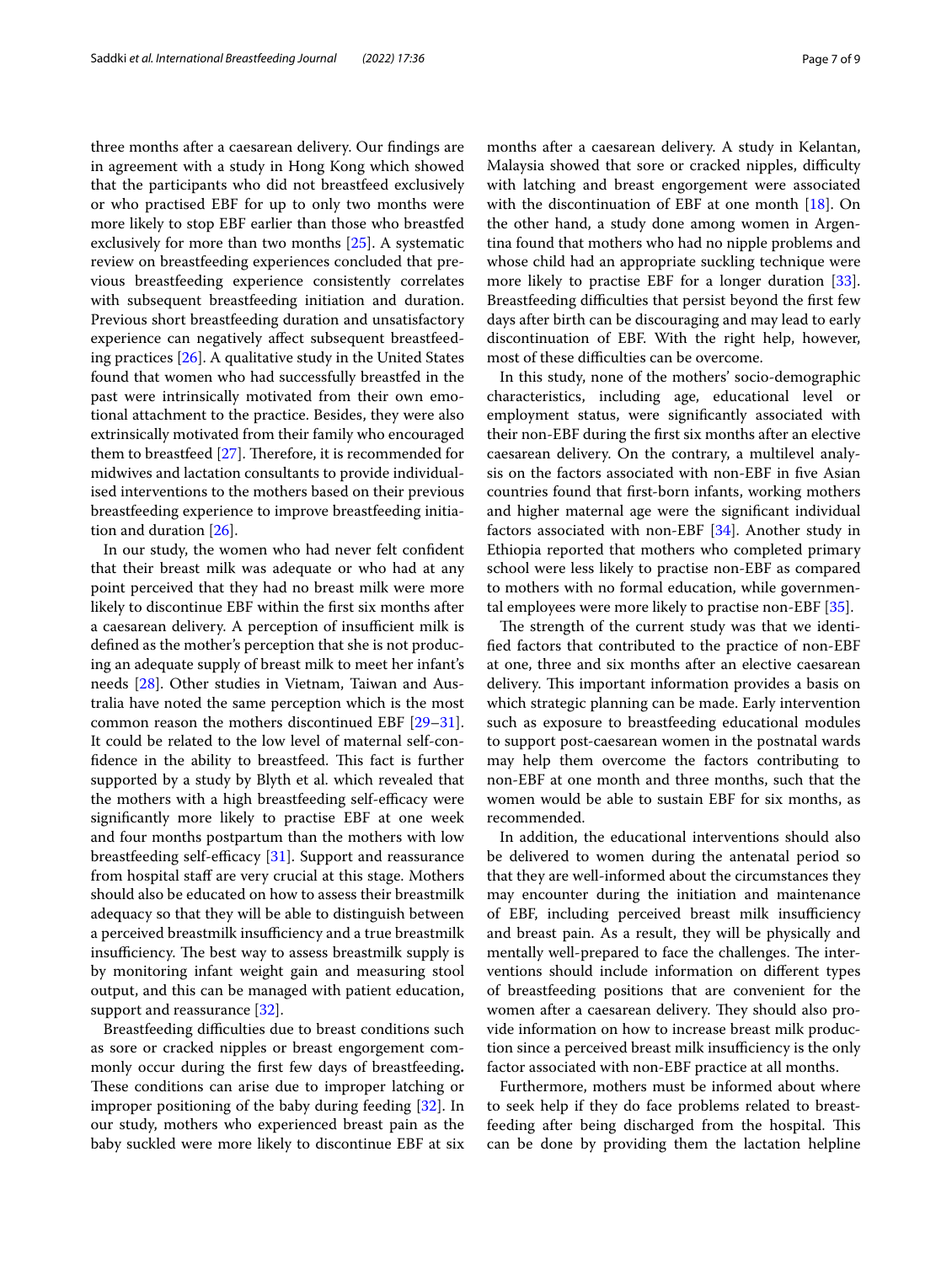number, by which the necessary breastfeeding advice and guidance can be ofered. Mothers should also be encouraged to join the lactation support group to discuss their breastfeeding problems with other women who have had an elective caesarean and share their solutions to those problems.

This study has several limitations. The findings of this study cannot be inferred to all women admitted for an elective caesarean delivery in Malaysia as the sample was restricted to only two tertiary hospitals in Kelantan, Malaysia and women were recruited using convenience sampling. Furthermore, this study was carried out at hospitals located in an area where Malays are the predominant ethnic group. The results are thus not generalisable to other racial groups or settings. Therefore, replicating this study in a larger, more racially or ethnically diverse sample should be considered.

## **Conclusion**

In this study, perceived breast milk insufficiency, lack of previous experience with EBF, having no previous child and the experience of breast pain while breastfeeding were all associated with non-EBF among women during the frst six months after an elective caesarean delivery. Perceived breast milk insufficiency was the only factor associated with non-EBF at all months. Thus, mothers must be taught how to assess milk adequacy and maintain or increase breast milk production. Mothers also need to be convinced that their breast milk is adequate and that they should continue breastfeeding. Health professionals and lactation consultants play the important roles in encouraging mothers to initiate breastfeeding and maintain EBF for the frst six months after a caesarean delivery.

#### **Abbreviations**

AOR: Adjusted odds ratio; CI: Confdence interval; EBF: Exclusive breastfeeding; non-EBF: Non-exclusive breastfeeding.

#### **Acknowledgements**

The authors would like to thank the Director General of Health Malaysia for permission to conduct this study at the Ministry of Health premises. The authors gratefully acknowledge all the mothers who participated in this study.

#### **Authors' contributions**

NM, NJ, and NKS were major contributors in the design of the study. All authors contributed in the design. NJ and NM contributed the data collection. NJ, NKS, NM, TATI and ZS analysed and interpreted the data. NM, NKS and NJ were major contributors in writing the manuscript. All authors read and approved the fnal manuscript.

#### **Funding**

This study was funded by the Universiti Sains Malaysia Short Term grant (304 / PPSG / 61313193).

#### **Availability of data and materials**

Data used in this study are available upon reasonable request. Please contact the corresponding author for data requests.

### **Declarations**

#### **Ethics approval and consent to participate**

The ethical approval to conduct this study was obtained from the Human Research Ethics Committee of Universiti Sains Malaysia [USM / JEPeM / 16050192] and the Ministry of Health Malaysia Medical Research and Ethics Committee [NMRR-16–2347-32612 (IIR)].

#### **Consent for publication**

Not applicable.

#### **Competing interests**

The authors declare that they have no competing interests.

#### **Author details**

<sup>1</sup> School of Dental Sciences, Universiti Sains Malaysia, Health Campus, Kelantan, Malaysia. 2 School of Health Sciences, Universiti Sains Malaysia, Kelantan, Malaysia.<sup>3</sup> Department of Community Medicine, School of Medical Sciences, Universiti Sains Malaysia, Health Campus, Kelantan, Malaysia. <sup>4</sup>Women's Health Development Unit, School of Medical Sciences, Universiti Sains Malaysia, Health Campus, Kelantan, Malaysia.

## Received: 4 February 2021 Accepted: 9 April 2022 Published online: 11 May 2022

#### **References**

- <span id="page-7-0"></span>1. Australian Breastfeeding Association. Breastmilk Composition. 2017. Available from: [https://www.breastfeedingasnau/bfnfo/breastmilk-compo](https://www.breastfeedingasnau/bfinfo/breastmilk-composition) [sition.](https://www.breastfeedingasnau/bfinfo/breastmilk-composition) Accessed 2 Nov 2019.
- <span id="page-7-1"></span>2. United Nations Children's Fund, World Health Organization. Capture the moment: Early initiation of breastfeeding: The best start for every newborn. New York: UNICEF. 2018. Available from: [https://www.unicef.](https://www.unicef.org/publications/files/UNICEF_WHO_Capture_the_moment_EIBF_2018.pdf) [org/publications/fles/UNICEF\\_WHO\\_Capture\\_the\\_moment\\_EIBF\\_2018.](https://www.unicef.org/publications/files/UNICEF_WHO_Capture_the_moment_EIBF_2018.pdf) [pdf.](https://www.unicef.org/publications/files/UNICEF_WHO_Capture_the_moment_EIBF_2018.pdf) Accessed 2 Nov 2019.
- <span id="page-7-2"></span>3. World Health Organization. Division of Child Health and Development. Indicators for assessing breastfeeding practices. Geneva. 1991. Available from: [https://apps.who.int/iris/bitstream/handle/10665/62134/WHO\\_](https://apps.who.int/iris/bitstream/handle/10665/62134/WHO_CDD_SER_91.14.pdf;jsessionid=130DC05D3043DEA3191DE63E869F438C?sequence=1) CDD\_SER\_91.14.pdf;jsessionid=[130DC05D3043DEA3191DE63E869F43](https://apps.who.int/iris/bitstream/handle/10665/62134/WHO_CDD_SER_91.14.pdf;jsessionid=130DC05D3043DEA3191DE63E869F438C?sequence=1) [8C?sequence](https://apps.who.int/iris/bitstream/handle/10665/62134/WHO_CDD_SER_91.14.pdf;jsessionid=130DC05D3043DEA3191DE63E869F438C?sequence=1)=1. Accessed 20 July 2020.
- <span id="page-7-3"></span>4. United Nations Children's Fund. From The First Hour Of Life. Making the case for improved infant and young child feeding everywhere. New York. UNICEF. 2016. Available from: [https://data.unicef.org/wp-content/uploa](https://data.unicef.org/wp-content/uploads/2016/10/From-the-first-hour-of-life-1.pdf) [ds/2016/10/From-the-frst-hour-of-life-1.pdf](https://data.unicef.org/wp-content/uploads/2016/10/From-the-first-hour-of-life-1.pdf). Accessed 4 Nov 2019.
- <span id="page-7-4"></span>5. United Nations Children's Fund. The State of the World's Children 2009. Maternal and Newborn Health. New York: UNICEF. 2008. Available from: <https://www.unicef.org/sowc09/docs/SOWC09-fullreport-EN.pdf>. Accessed 4 Nov 2019.
- <span id="page-7-5"></span>6. World Health Organization. Global nutrition targets 2025: Policy brief series. World Health Organization. 2014. Available from: [https://apps.who.](https://apps.who.int/iris/bitstream/handle/10665/149018/WHO_NMH_NHD_14.2_eng.pdf?Ua=1) [int/iris/bitstream/handle/10665/149018/WHO\\_NMH\\_NHD\\_14.2\\_eng.](https://apps.who.int/iris/bitstream/handle/10665/149018/WHO_NMH_NHD_14.2_eng.pdf?Ua=1) [pdf?Ua](https://apps.who.int/iris/bitstream/handle/10665/149018/WHO_NMH_NHD_14.2_eng.pdf?Ua=1)=1. Accessed 4 Nov 2019.
- <span id="page-7-6"></span>7. Tully KP, Ball HL. Maternal accounts of their breast-feeding intent and early challenges after caesarean childbirth. Midwifery. 2014;30(6):712–9.
- <span id="page-7-7"></span>8. Sousa Ld, Pitangui ACR, Gomes FA, Nakano AMS, Ferreira CHJ. Measurement and characteristics of post-cesarean section pain and the relationship to limitation of physical activities. Acta Paul Enferm. 2009;22(6):741–7.
- <span id="page-7-8"></span>9. Arora A, Manohar N, Hayen A, Bhole S, Eastwood J, Levy S, et al. Determinants of breastfeeding initiation among mothers in Sydney, Australia: fndings from a birth cohort study. Int Breastfeed J. 2017;12:39.
- <span id="page-7-9"></span>10. Zanardo V, Svegliado G, Cavallin F, Giustardi A, Cosmi E, Litta P, et al. Elective cesarean delivery: does it have a negative efect on breastfeeding? Birth. 2010;37(4):275–9.
- <span id="page-7-10"></span>11. Chen C, Yan Y, Gao X, Xiang S, He Q, Zeng G, et al. Infuences of cesarean delivery on breastfeeding practices and duration: a prospective cohort study. J Hum Lact. 2018;34(3):526–34.
- <span id="page-7-11"></span>12. Hobbs AJ, Mannion CA, Mcdonald SW, Brockway M, Tough SC. The impact of caesarean section on breastfeeding initiation, duration and